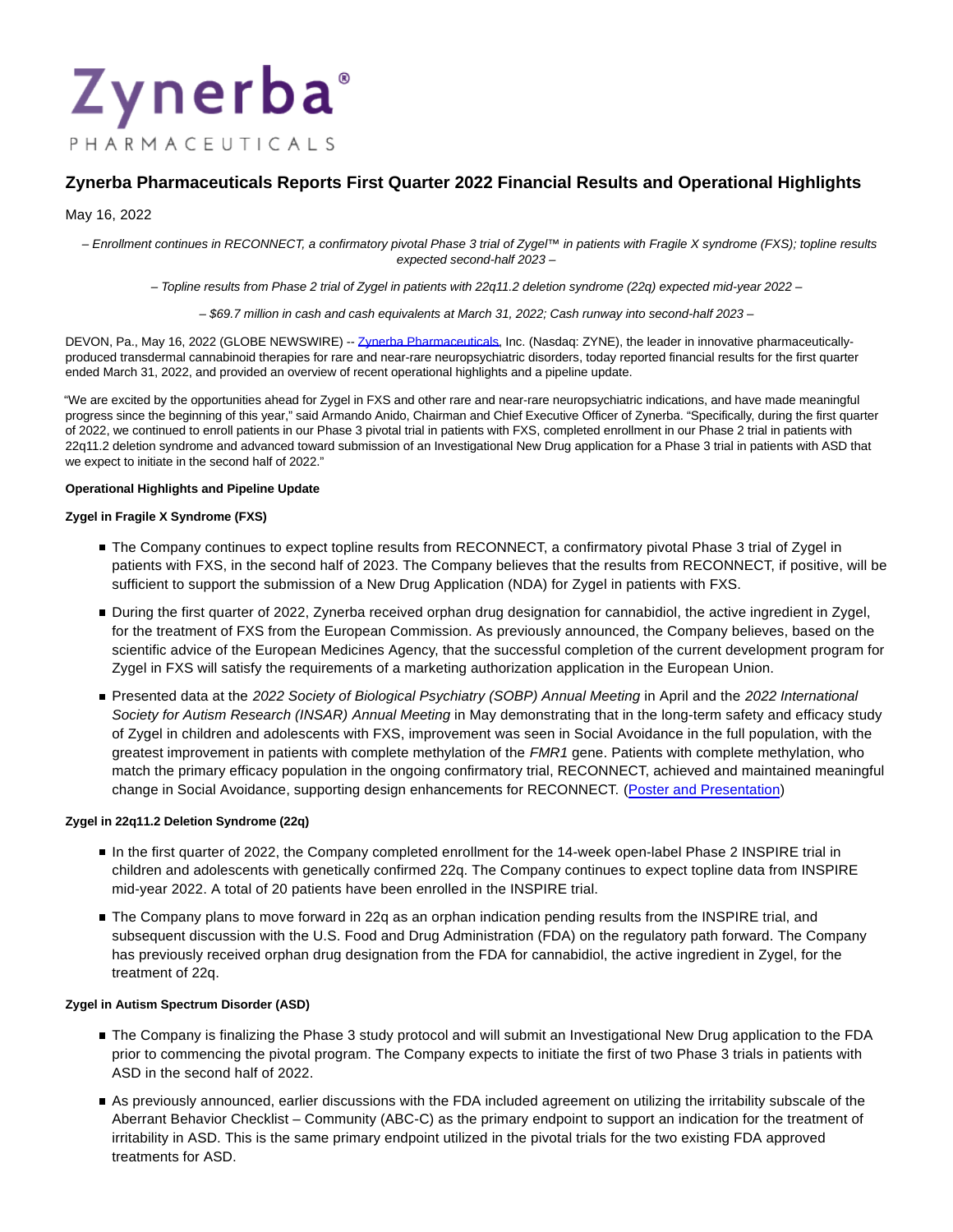#### **First Quarter 2022 Financial Results**

Research and development expenses were \$5.1 million for the first quarter of 2022, including stock-based compensation of \$0.5 million. General and administrative expenses were \$3.8 million in the first quarter of 2022, including stock-based compensation expense of \$0.6 million. Net loss for the first quarter of 2022 was \$8.5 million, with basic and diluted loss per share of \$(0.21).

#### **Financial Outlook**

As of March 31, 2022, cash and cash equivalents were \$69.7 million, compared to \$67.8 million as of December 31, 2021. On May 11, 2021, the Company entered into a Controlled Equity OfferingSM Sales Agreement, or the 2021 Sales Agreement", with Cantor Fitzgerald & Co., Canaccord Genuity, LLC, H.C. Wainwright & Co. LLC and Ladenburg Thalmann & Co. Inc., as sales agents, pursuant to which the Company may sell, from time to time, up to \$75.0 million of its common stock. In the first quarter of 2022, the Company sold and issued 857,060 shares of its common stock under the 2021 Sales Agreement in the open market resulting in gross proceeds of \$1.8 million and net proceeds of \$1.6 million, after deducting commissions and offering expenses. From April 1, 2022 through May 13, 2022, the Company sold and issued 297,362 shares of its common stock under the 2021 Sales Agreement in the open market resulting in gross proceeds and net proceeds of \$0.6 million, after deducting commissions and offering expenses.

During the three months ended March 31, 2022, the Company received a payment of \$8.0 million from the Australian Tax Office for research and development incentives for the years ended December 31, 2018, 2019 and 2020.

Management believes that the Company's cash and cash equivalents are sufficient to fund operations and capital requirements into the second half of 2023.

#### **About Zygel**

Zygel is the first and only pharmaceutically-manufactured cannabidiol formulated as a patent-protected permeation-enhanced clear gel, designed to provide controlled drug delivery into the bloodstream transdermally (i.e. through the skin). Recent studies suggest that cannabidiol may modulate the endocannabinoid system and improve certain behavioral symptoms associated with neuropsychiatric conditions. Zygel is an investigational drug product in development for the potential treatment of behavioral symptoms associated with Fragile X syndrome (FXS), autism spectrum disorder (ASD), and 22q11.2 deletion syndrome (22q). The Company has received orphan drug designation for cannabidiol, the active ingredient in Zygel, from the FDA and the European Commission in the treatment of FXS and by the FDA for the treatment of 22q. Additionally, Zygel has been designated a Fast Track development program for treatment of behavioral symptoms of FXS.

#### **About Zynerba Pharmaceuticals, Inc.**

Zynerba Pharmaceuticals is the leader in innovative pharmaceutically-produced transdermal cannabinoid therapies for rare and near-rare neuropsychiatric disorders. We are committed to improving the lives of patients and their families living with severe, chronic health conditions including Fragile X syndrome, autism spectrum disorder, and 22q11.2 deletion syndrome. Learn more at [www.zynerba.com a](https://www.globenewswire.com/Tracker?data=emhUgZUhli-TXnpJSP68Mz1RW_dDIvVl-X2wWDfnsS5Nj-HyulPm9dsxC7eVbTOjbsT4VR6UFjjbv8R9w_5osA==)nd follow us on Twitter at @ZynerbaPharma.

#### **Cautionary Note on Forward-Looking Statements**

This press release contains forward-looking statements within the meaning of The Private Securities Litigation Reform Act of 1995. We may, in some cases, use terms such as "predicts," "believes," "potential," "proposed," "continue," "estimates," "anticipates," "expects," "plans," "intends," "may," "could," "might," "will," "should" or other words that convey uncertainty of future events or outcomes to identify these forward-looking statements. Such statements are subject to numerous important factors, risks and uncertainties that may cause actual events or results to differ materially from the Company's current expectations. Management's expectations and, therefore, any forward-looking statements in this press release could also be affected by risks and uncertainties relating to a number of other factors, including the following: the Company's cash and cash equivalents may not be sufficient to support its operating plan for as long as anticipated; the Company's expectations, projections and estimates regarding expenses, future revenue, capital requirements, incentive and other tax credit eligibility, collectability and timing, and availability of and the need for additional financing; the Company's ability to obtain additional funding to support its clinical development programs; the results, cost and timing of the Company's clinical development programs, including any delays to such clinical trials relating to enrollment or site initiation; clinical results for the Company's product candidates may not be replicated or continue to occur in additional trials and may not otherwise support further development in a specified indication or at all; actions or advice of the U.S. Food and Drug Administration and foreign regulatory agencies may affect the design, initiation, timing, continuation and/or progress of clinical trials or result in the need for additional clinical trials; the Company's ability to obtain and maintain regulatory approval for its product candidates, and the labeling under any such approval; the Company's reliance on third parties to assist in conducting pre-clinical and clinical trials for its product candidates; delays, interruptions or failures in the manufacture and supply of the Company's product candidates the Company's ability to commercialize its product candidates; the size and growth potential of the markets for the Company's product candidates, and the Company's ability to service those markets; the Company's ability to develop sales and marketing capabilities, whether alone or with potential future collaborators; the rate and degree of market acceptance of the Company's product candidates; the Company's expectations regarding its ability to obtain and adequately maintain sufficient intellectual property protection for its product candidates; and the extent to which health epidemics and other outbreaks of communicable diseases, including COVID-19, could disrupt our operations or adversely affect our business and financial conditions. This list is not exhaustive and these and other risks are described in the Company's periodic reports, including the annual report on Form 10-K, quarterly reports on Form 10-Q and current reports on Form 8-K, filed with or furnished to the Securities and Exchange Commission and available at www.sec.gov. Any forward-looking statements that the Company makes in this press release speak only as of the date of this press release. The Company assumes no obligation to update forward-looking statements whether as a result of new information, future events or otherwise, after the date of this press release.

### **ZYNERBA PHARMACEUTICALS, INC.**

#### **CONSOLIDATED STATEMENTS OF OPERATIONS**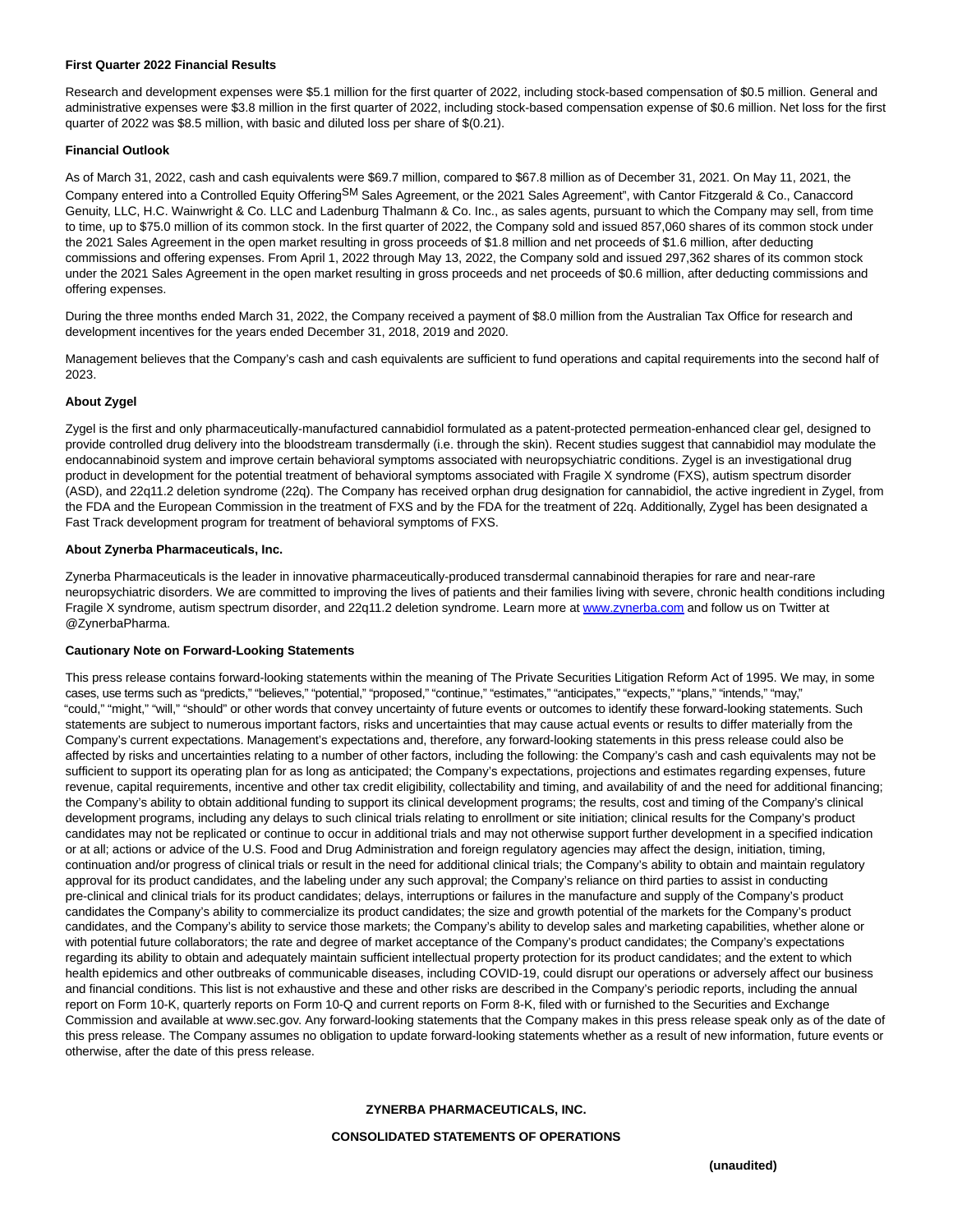|                                                       | Three months ended March 31, |    |             |
|-------------------------------------------------------|------------------------------|----|-------------|
|                                                       | 2022                         |    | 2021        |
| Operating expenses:                                   |                              |    |             |
| \$<br>Research and development                        | 5,146,605                    | S  | 4,609,010   |
| General and administrative                            | 3,757,310                    |    | 3,275,797   |
| Total operating expenses                              | 8,903,915                    |    | 7,884,807   |
| Loss from operations                                  | (8,903,915)                  |    | (7,884,807) |
| Other income (expense):                               |                              |    |             |
| Interest income                                       | 96,044                       |    | 5,633       |
| Foreign exchange gain (loss)                          | 317,252                      |    | (82, 454)   |
| Total other income (expense)                          | 413,296                      |    | (76, 821)   |
| Net loss                                              | (8,490,619)                  | \$ | (7,961,628) |
| Net loss per share - basic and diluted                | (0.21)                       |    | (0.20)      |
| Basic and diluted weighted average shares outstanding | 40,304,484                   |    | 40,065,715  |
| Non-cash stock-based compensation included above:     |                              |    |             |
| \$<br>Research and development                        | 529,496                      | S  | 619,391     |
| General and administrative                            | 630,986                      |    | 645,446     |
| Total                                                 | 1,160,482                    | \$ | 1,264,837   |

# **ZYNERBA PHARMACEUTICALS, INC. CONSOLIDATED BALANCE SHEETS**

| (unaudited)                                 |                |                 |                   |                 |
|---------------------------------------------|----------------|-----------------|-------------------|-----------------|
|                                             | March 31, 2022 |                 | December 31, 2021 |                 |
| <b>Assets</b>                               |                |                 |                   |                 |
| Current assets:                             |                |                 |                   |                 |
| Cash and cash equivalents                   | \$             | 69,697,865      | \$                | 67,808,000      |
| Incentive and tax receivables               |                | 1,602,831       |                   | 9,580,468       |
| Prepaid expenses and other current assets   |                | 1,930,380       |                   | 2,831,392       |
| Total current assets                        |                | 73,231,076      |                   | 80,219,860      |
| Property and equipment, net                 |                | 376,745         |                   | 385,833         |
| Incentive and tax receivables               |                | 264,206         |                   |                 |
| Right-of-use assets                         |                | 509,002         |                   | 565,814         |
| <b>Total assets</b>                         |                | 74,381,029      | \$                | 81,171,507      |
| <b>Liabilities and Stockholders' Equity</b> |                |                 |                   |                 |
| <b>Current liabilities:</b>                 |                |                 |                   |                 |
| Accounts payable                            | \$             | 1,603,834       | \$                | 1,798,813       |
| Accrued expenses                            |                | 7,103,959       |                   | 7,896,598       |
| Lease liabilities                           |                | 210,512         |                   | 209,068         |
| <b>Total current liabilities</b>            |                | 8,918,305       |                   | 9,904,479       |
| Lease liabilities, long-term                |                | 295,754         |                   | 353,694         |
| <b>Total liabilities</b>                    |                | 9,214,059       |                   | 10,258,173      |
| Stockholders' equity:                       |                |                 |                   |                 |
| Common stock                                |                | 43,324          |                   | 41,218          |
| Additional paid-in capital                  |                | 313,095,744     |                   | 310,353,595     |
| Accumulated deficit                         |                | (247, 972, 098) |                   | (239, 481, 479) |
| Total stockholders' equity                  |                | 65,166,970      |                   | 70,913,334      |
| Total liabilities and stockholders' equity  | \$             | 74,381,029      | \$                | 81,171,507      |